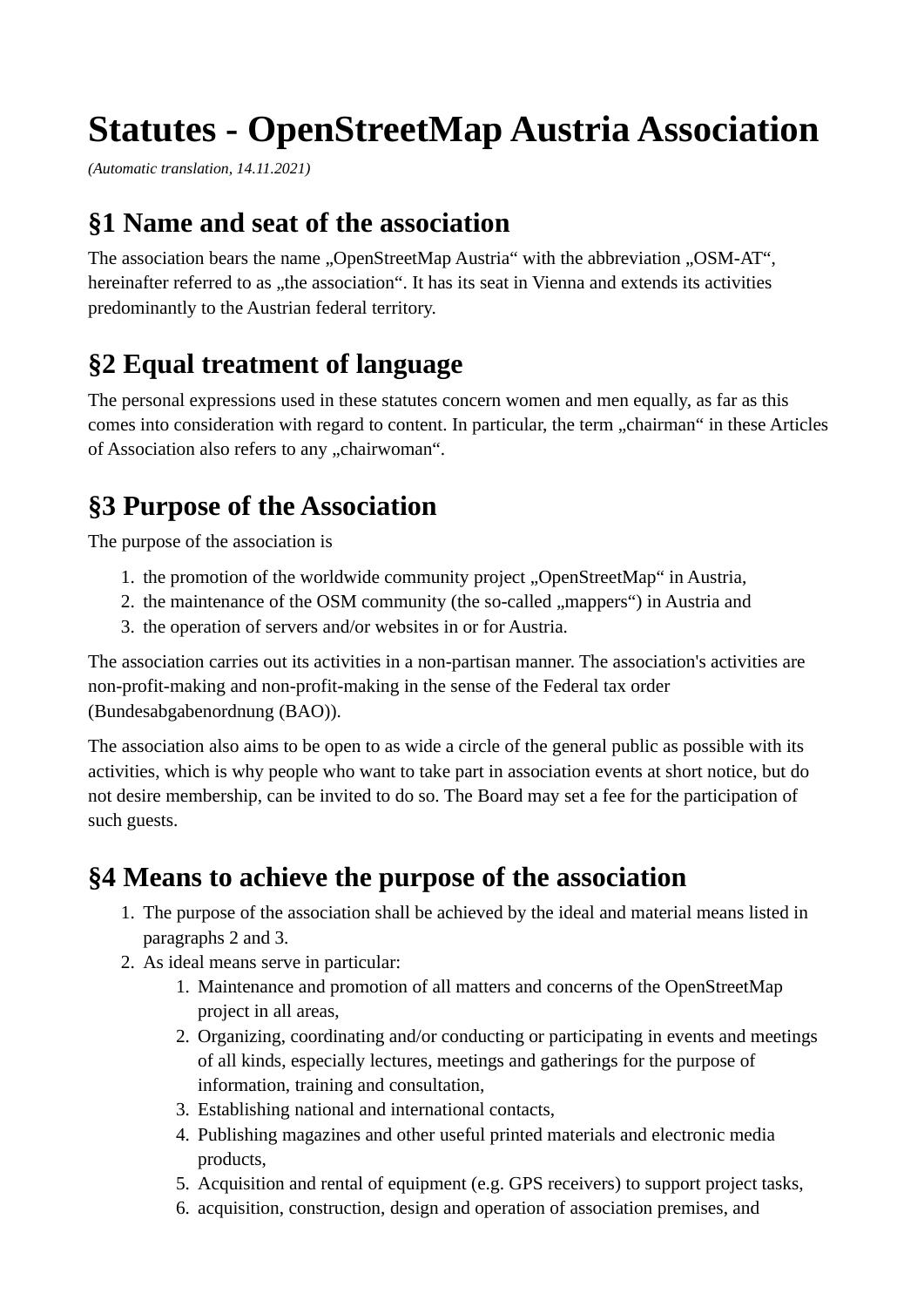- 7. Support of research-related activities in the field of geo-information systems and related sciences.
- 3. The material means shall be raised in particular by:
	- 1. Contributions and fees,
	- 2. donations in cash and in kind as well as grants and testamentary dispositions,
	- 3. sponsorship income,
	- 4. building block actions,
	- 5. subsidies and grants, especially from public funds,
	- 6. proceeds from events,
	- 7. income from teaching,
	- 8. guest hours (granting of club facilities for a fee),
	- 9. income from sale of goods (including buffet and sale of goods),
	- 10.income from advertising (including rental of advertising space),
	- 11.income from renting and leasing, including in particular equipment and facilities and catering facilities,
	- 12.income from the publication, distribution and sale of printed works and electronic media products,
	- 13.equity investments in companies,
	- 14.interest income and bonds.

### **§5 Membership**

- 1. The association consists of:
	- 1. Ordinary members: These are physical persons with their own rights who actively participate in the life of the association.
	- 2. Supporting members: These can be physical or legal persons who support the association financially.
	- 3. Honorary members: Physical persons who have rendered special services to the Association may be awarded honorary membership.
- 2. The admission of ordinary and supporting members as well as the awarding of honorary membership shall be made by resolution of the Board of Directors. Any admission can be refused without giving reasons.
- 3. In addition to honorary membership, the title of "honorary chairman" or "honorary chairman's wife" may be conferred on deserving former chairmen of the Association. The award is made on the proposal of an ordinary member by the General Assembly.
- 4. Membership expires upon death or loss of legal personality (in the case of legal entities).
- 5. Members can declare their resignation in writing at any time. Verbal resignations from the association are invalid. With a resignation, club membership cards and any club property made available must be returned and outstanding debts must be settled. Membership fees already paid for the current calendar year at the time of resignation will not be refunded. For the judicial assertion of claims arising from the association relationship, the place of jurisdiction shall be Vienna.
- 6. Ordinary members who are no longer actively involved in the activities of the Association may renounce their ordinary membership. Ordinary membership can also be withdrawn by a justified decision of the Board. In both cases, such persons shall in principle remain supporting members.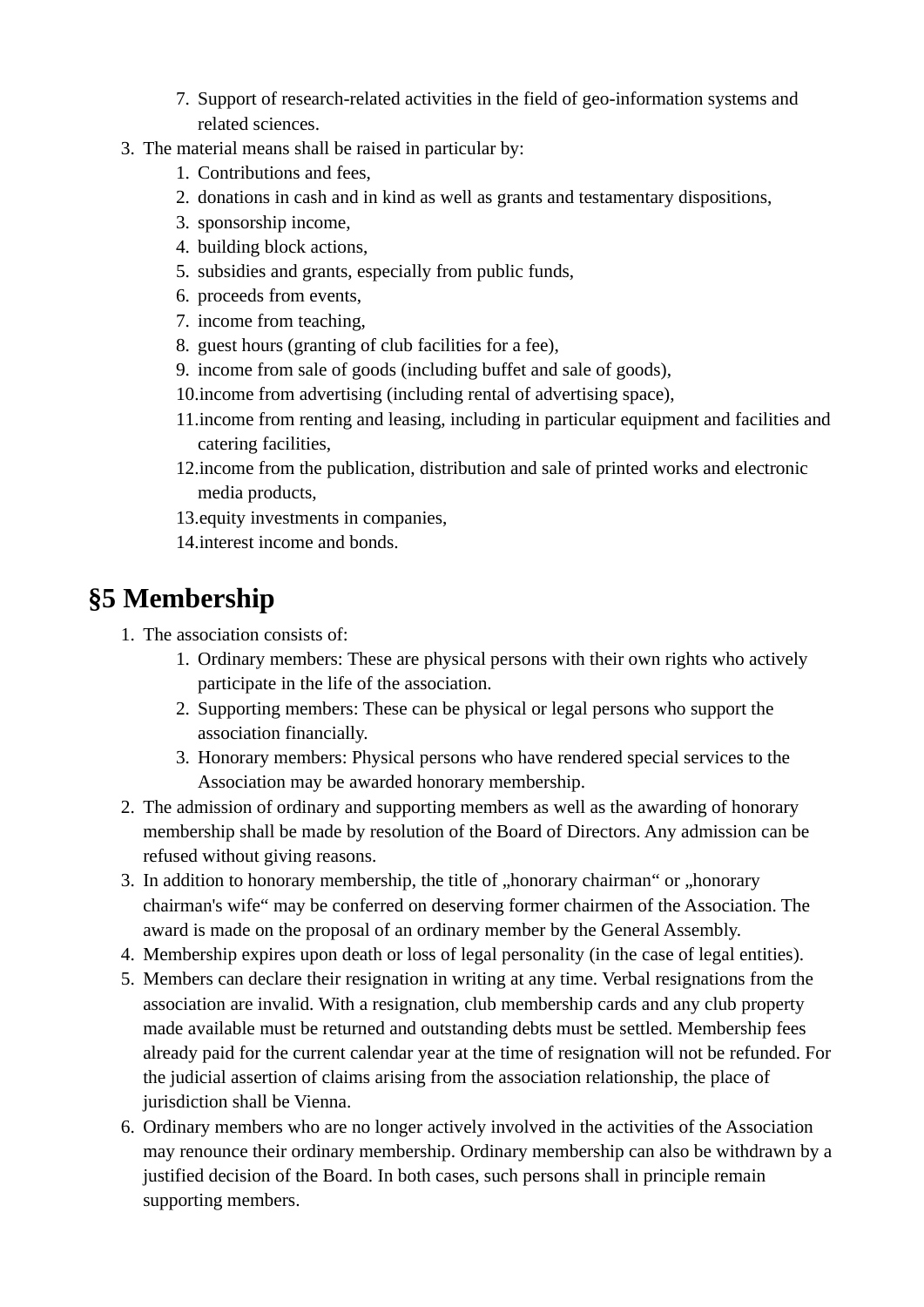7. In the case of serious violations of the statutes or damage to the Association, any membership can be revoked by a justified decision of the Board.

### **§6 Rights and duties of members**

- 1. General rights and duties:
	- 1. All members of the association have the right to participate in association events and to use association facilities, depending on the announcement.
	- 2. They have to pay contributions punctually.
	- 3. All members are obliged to actively promote and support the goals and interests of the Association.
	- 4. All members shall uphold the reputation of the Association and shall always observe these Statutes and the resolutions adopted in accordance with the Statutes.
	- 5. By joining the Association, each member acknowledges that all activities of the Association are carried out at the member's own risk.
	- 6. By joining the Association, each member gives irrevocable consent for the duration of the Association membership - that his/her personal data, in particular first name and surname, date of birth, address, profession and function are recorded and managed within the Association by means of a data processing system, in particular for sending news, newspapers, invitations and for all professional and financial transactions within the Association.
- 2. Special rights and duties:
	- 1. Ordinary members: Ordinary members have a seat and a vote in the general meeting.
	- 2. Supporting members: Supporting members may participate in the general meeting, but have neither the right to vote nor to be elected.
	- 3. Honorary members: Honorary members are entitled to participate in the general meeting with seat and vote. Honorary chairmen are furthermore entitled to participate in the meetings of the board (without voting rights).

# **§7 Organs**

- 1. The organs of the association are
	- 1. the general meeting,
	- 2. the board of directors (governing body),
	- 3. the control commission (control organ),
	- 4. the Arbitration Court (dispute resolution body).
- 2. The term of office of the organs mentioned in paragraph 1 lit. b and c is two years. Reelection is possible. In case of expiry of the term of office, the above-mentioned bodies shall remain in office until the mandatory new election at the following General Assembly.
- 3. The association and accounting year of the association is the calendar year.

# **§8 General Meeting**

1. The ordinary general meeting takes place annually in the first half of the year. The members of the board, the control commission, the arbitration court, the full members as well as all supporting members and honorary members are entitled to participate.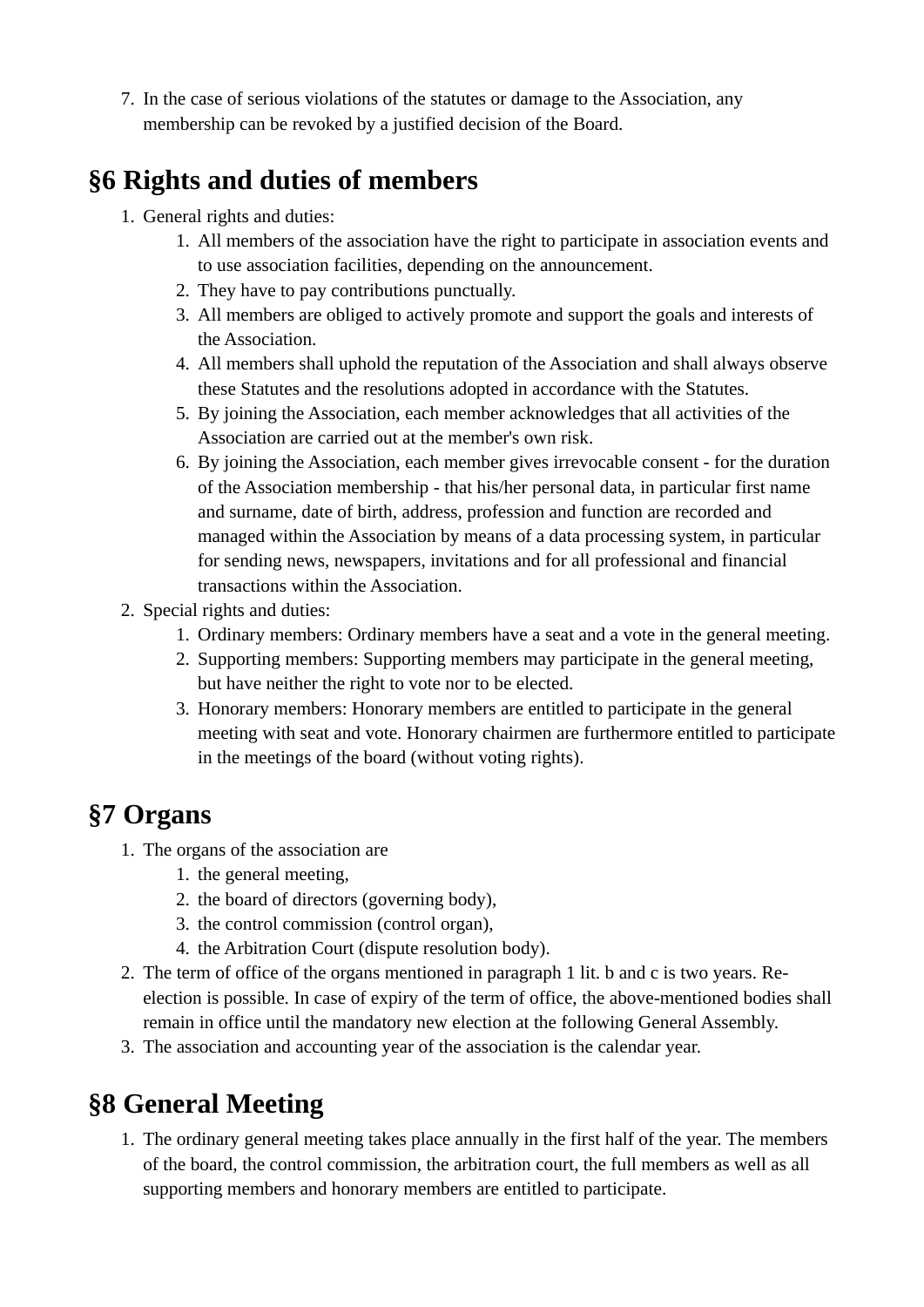- 2. Only those full members present at the General Meeting who have belonged to the Association for at least a certain period of time to be defined by the Board of Directors are entitled to vote.
- 3. The chairman or, in his absence, his deputy shall preside over the general meeting. If the chairman is also absent, the general meeting shall appoint a chairman for the day from among the members present and entitled to vote.
- 4. The general meeting decides on all votes with the exception of the vote on an amendment to the statutes or on the dissolution of the association with a simple majority of votes. In the event of a tie, the motion shall be deemed rejected. A majority of two thirds of the votes cast is required for amendments to the statutes. The General Meeting has a quorum if more than half of those entitled to vote are present. If this requirement is not met, the General Meeting shall be held a quarter of an hour later and shall then constitute a quorum regardless of the number of voters present.
- 5. The ordinary general meeting is convened by the chairman.
- 6. An extraordinary general meeting shall be convened by resolution of the executive committee or at the request of at least one tenth of all ordinary members.
- 7. The convening of a general meeting must be made at least two weeks in advance.
- 8. Motions must be submitted in writing to the Board of Directors at least one week before the General Meeting and must be brought to the attention of the voting members by the Board of Directors no later than the aforementioned one-week notice period. In addition, motions may be submitted directly before the general meeting if they are supported by at least one third of the voting members present.
- 9. The following are reserved for the general meeting:
	- 1. The election of the members of the Board of Directors and the Control Commission,
	- 2. The passing of resolutions on the approval
		- of the reports and motions of the Board,
		- the report of the Control Commission,
		- the discharge of the board,
	- 3. the conferring of the title "Honorary Chairman",
	- 4. the passing of resolutions on motions submitted,
	- 5. the passing of resolutions on amendments to the Statutes and the dissolution of the Association,
	- 6. the drawing up of rules of procedure for the General Meeting.

#### **§9 Executive Board**

- 1. The executive committee consists of
	- the chairman,
	- the deputy chairman,
	- the financial officer and
	- the secretary.
- 2. The executive committee can co-opt further members into the executive committee if necessary.
- 3. The board manages the business of the association. It draws up its own rules of procedure. The individual functions of the board members can be determined in more detail by the general meeting.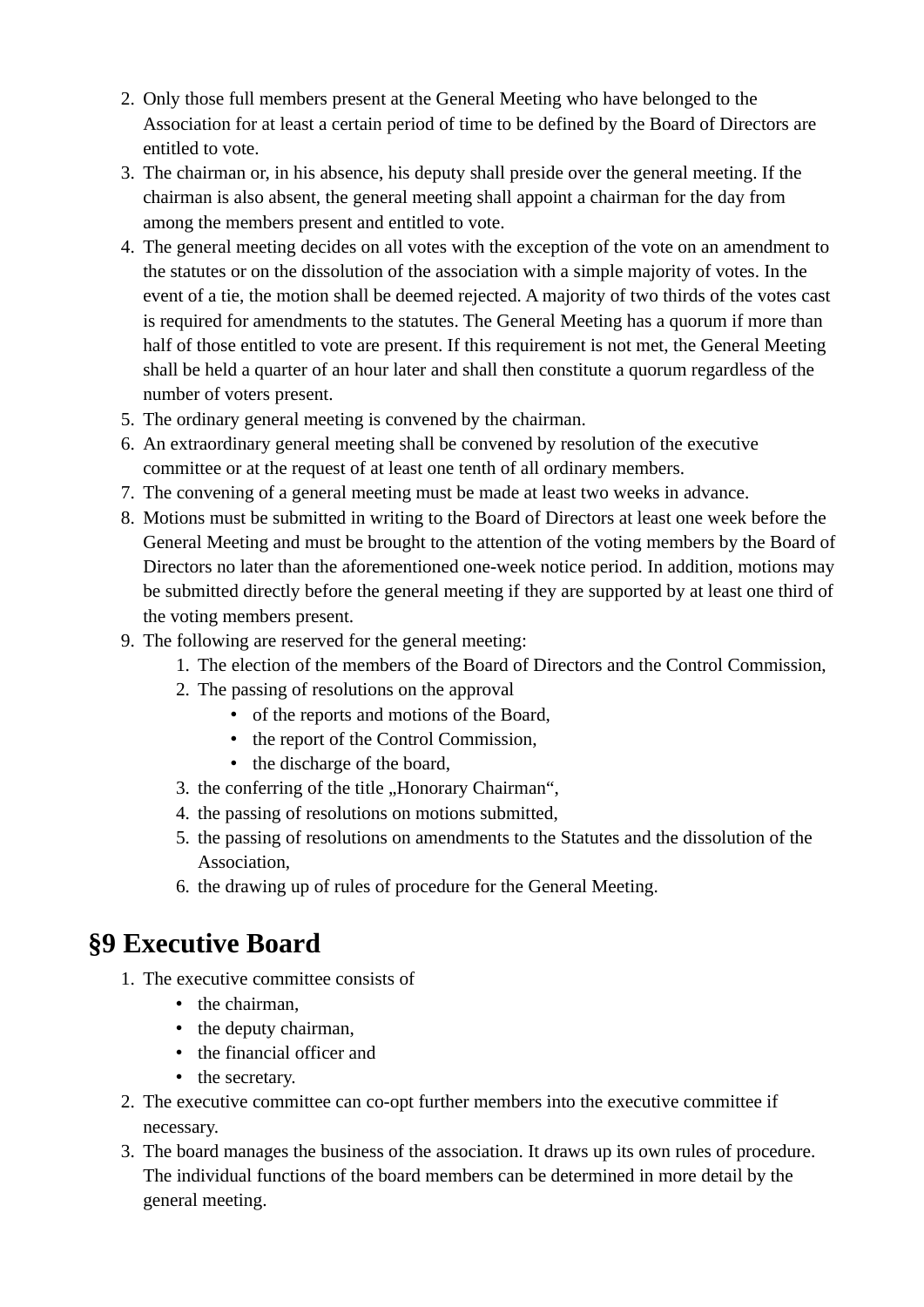- 4. The board shall meet as business requires and shall document its decisions in writing.
- 5. The board has a quorum if all its members have been duly invited and at least two of its members are present. Resolutions shall be passed by a simple majority of votes cast; in the event of a tie, a motion shall be deemed rejected.
- 6. If necessary, the Board of Directors may call in other persons to its meetings in an advisory capacity. It may appoint officers and committees and define their areas of responsibility.
- 7. The Board of Directors is responsible for deciding on the dues and fees to be paid by the members.
- 8. The Board of Directors is entitled to co-opt another person in the event of the resignation of a Board member. If more than half of the elected board members resign in the course of a term of office, an extraordinary general meeting shall be convened for the purpose of a new election.

### **§10 Special duties of individual board members**

- 1. The chairman represents the association externally, leads the management and chairs the general meeting and the board. He is responsible for all decisions and measures that are not explicitly assigned to another organ in these statutes. He calls meetings and supervises the activities of the other board members.
- 2. The Deputy Chairman shall support the Chairman in the management of the Association. He represents him in case of his absence.
- 3. The Financial Officer is responsible for the proper management of the Association in accordance with the resolutions of the General Assembly and the Board.
- 4. The secretary has to support the chairman in the management of the association, to prepare documents and deeds of the association on his behalf and to take the minutes at the meetings of the board and the general meeting.
- 5. Written documents of the association require the written consent of the chairman and the secretary to be valid, in financial matters (= asset disposition) of the chairman and the financial officer.

### **§11 Control Commission**

The Control Commission shall consist of two members, one of whom shall act as chairman. The Control Commission is responsible for the ongoing control of the management and conduct and the review of the financial statements. The statement of accounts must be submitted to the Control Commission by the Board of Directors no later than three weeks before the ordinary General Meeting. The Control Commission is entitled to participate in Board meetings with one member in an advisory capacity. The members of the Control Commission may not exercise any function in the Board of Directors.

### **§12 Court of Arbitration**

1. The arbitration court is responsible for deciding on all disputes arising from the association relationship, insofar as they are not to be handled differently according to these statutes. It is an "arbitration institution" in the sense of the Association Act 2002 and not an arbitration court according to §§ 577 ff ZPO.